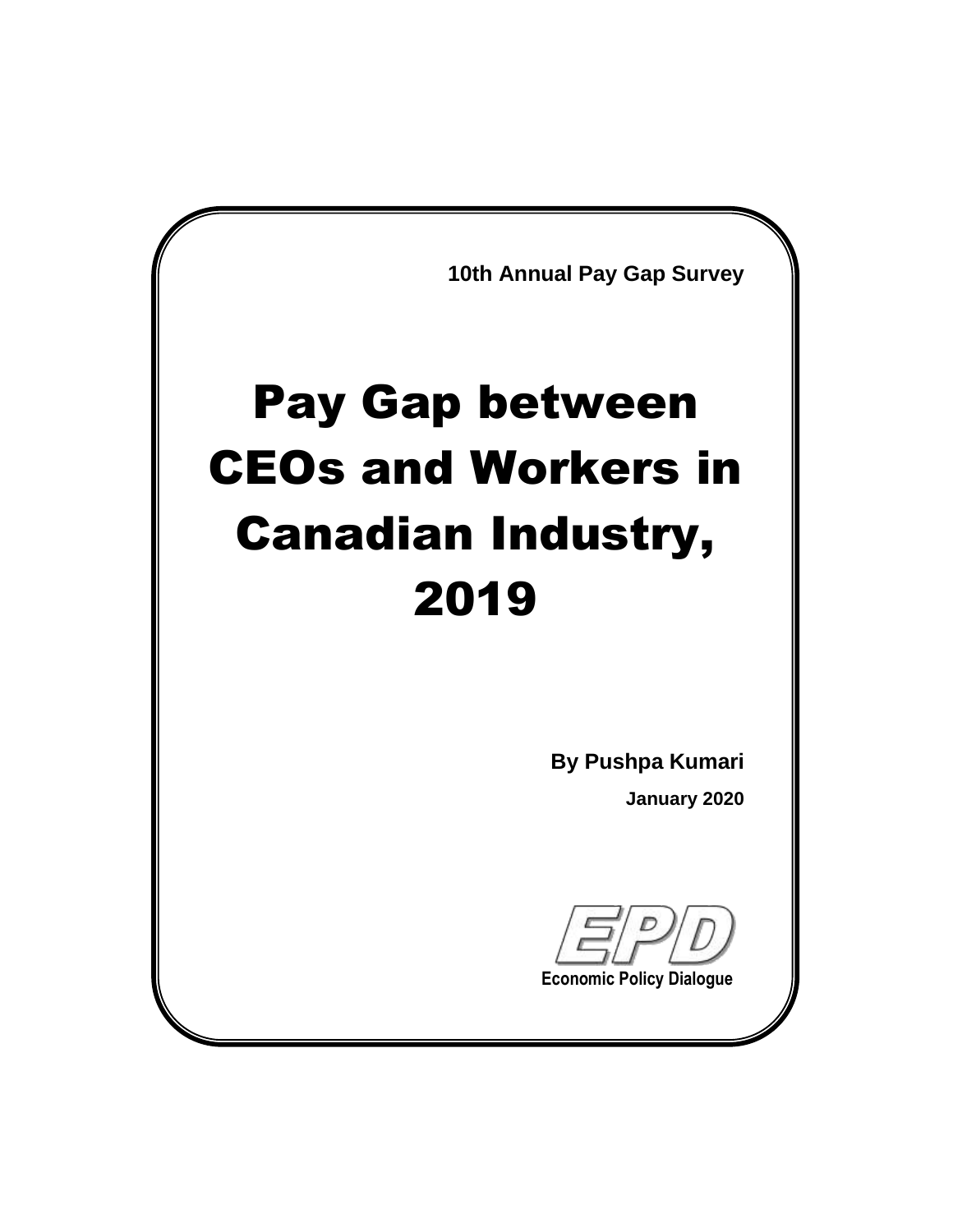#### **About the Author**

Pushpa Kumari is a Senior Economist at Economic Policy Dialogue. She is an M.A., M.Phil., and Ph.D. in Economics. Besides research and teaching experience of more than a decade, she has many publications to her credit.

Email: pushpa@epdonline.org

………………………………………………………………………………………………………

#### **Economic Policy Dialogue**

The Economic Policy Dialogue (EPD) is a Toronto-based independent research organization that brings forth the economic policy issues which affect the people, society, business, and environment at national and international level; and also seeks to put forward the policy alternatives through constructive dialogue.

Website: www.epdonline.org Email: epd@epdonline.org

**Disclaimer** 

Views expressed in this study are of the author only and do not necessarily reflect the opinion of the organization for which this study has been undertaken.

………………………………………………………………………………………………………

………………………………………………………………………………………………………

#### **© 2020 Economic Policy Dialogue**

Reproduction in whole or in part without written permission from the organization is strictly prohibited.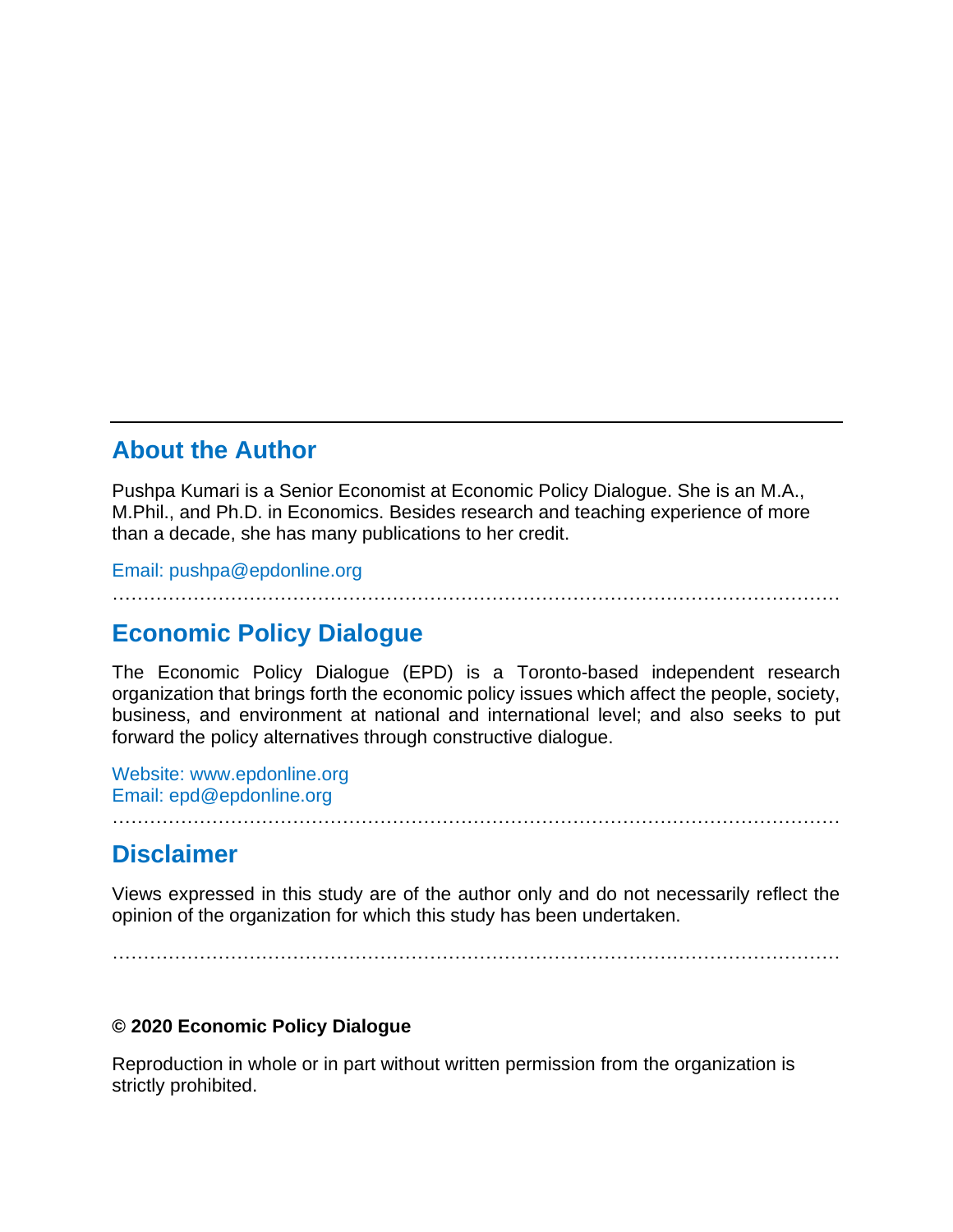# **Index**

| Part 2: Pay Gap between CEOs and other Employees in the entire Canadian Industry, |
|-----------------------------------------------------------------------------------|
| Part 3: Pay Gap between CEOs and Other Employees in various Sectors of Canadian   |
|                                                                                   |

## **List of Tables**

| Table 1: Distribution of (Top 100 Companies') Total CEO Compensation into Major |  |
|---------------------------------------------------------------------------------|--|
|                                                                                 |  |
|                                                                                 |  |
|                                                                                 |  |

# **List of Graphs**

| Graph 1: Percentage Distribution of (Top 100 Companies') Total CEO Compensation |
|---------------------------------------------------------------------------------|
| Graph 2: Cumulative CEO Compensation (and annual growth) of Top 100 Companies,  |
| Graph 3: Comparison between Annual Average Pays of a CEO (of Top 100 Companies) |
| Graph 4: Ratio between Annual Average Pays of a CEO (of Top 100 Companies) and  |
| Graph 5: Ratio between Annual Average Pays of a CEO (of Top 100 Companies) and  |
| Graph 6: Ratio between Annual Average Pays of a CEO (of Top 100 Companies) and  |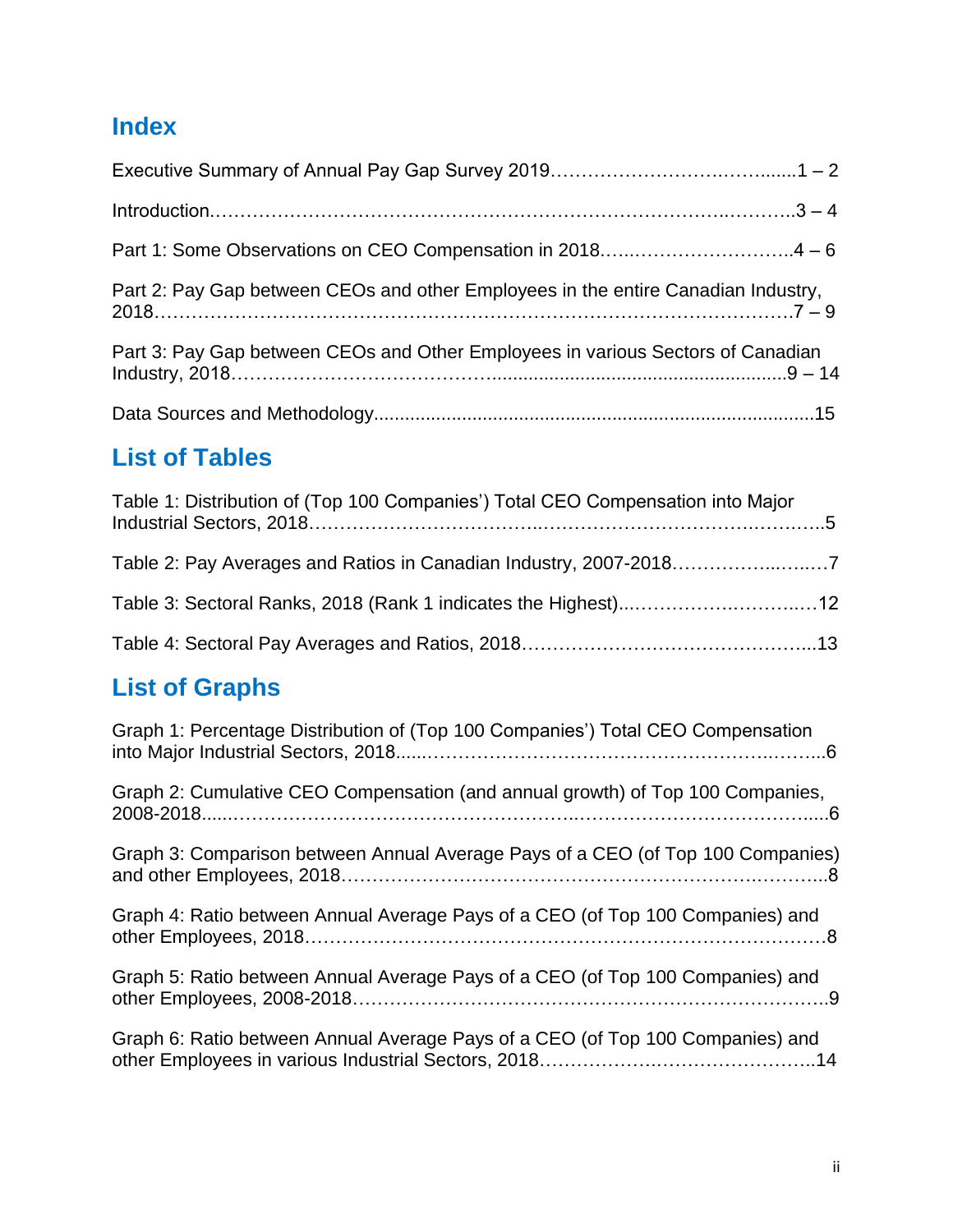### **Executive Summary of Annual Pay Gap Survey 2019**

Working on too wide pay gaps is not a pleasant thing to do; it might make a researcher as well as a reader cynical. Yet the wider pay gap gets, the more essential it becomes to conduct such an exercise. Because it entails not just a pay gap, but it also unveils inherent divisions in society, tilted structure of an economy, biased distribution of wealth of a nation, and unfair power influence on the political economy. It exposes the gaps in the policy also, and highlights, therefore, the urgency to fill those gaps to keep the stability of the system itself. The Economic Policy Dialogue (EPD) is pursuing the pay gap exercise with the same aim for the Canadian economy for quite some time now. The current one has been 10th such exercise since 2010.

The annual pay gap survey of 2019 reports Canada's pay gap between CEOs and workers in the entire industry, and in its various sectors during the 2018 fiscal year. The summary here states some key findings of the survey.

A list of CEOs of the top 100 public companies is used to represent the CEOs of the Canadian Industry. There were 101 CEOs in the list of 2018. Out of which, John Chen of BlackBerry Limited was the highest compensation earning CEO (\$143,341,533) and Mark Leonard of Constellation Software Inc. with zero compensation.

These all 101 CEOs received a total compensation pool of \$930,357,144 in 2018, recording an annual increase of 23% from the last year. CEOs of the largest three sectors – Communications & Media, Finance, and Manufacturing – took away a 48% share of the total pool, and the CEOs of all other 12 sectors took the rest about 52% of it.

A representative Canadian CEO bagged an annual average compensation of about \$9.2 million. In contrast, a typical Canadian industry employee (hourly-&-salaried) earned an average yearly pay of about \$52 thousand and an hourly-paid employee about \$39 thousand in 2018. Hence a representative CEO made 177 times more than a typical employee and 234 times than an hourly-paid employee in 2018.

The current survey considers 29 industrial sectors for the sectoral pay gap analysis. Out of all these sectors, an employee (salaried-&-hourly) and an hourly employee received the lowest annual average pays at \$19,327 and \$16,713, respectively, in the Food Services sector. So far, the highest pay is concerned, an employee (salaried-&-hourly) received annual average pay of \$141,812 in the Oil and Gas sector and an hourly employee \$91,405 in the Utilities sector.

CEO-employee (salaried-&-hourly) pay ratios are calculated for all the 29 industrial sectors, and CEO-hourly employee pay ratios for 21 industrial sectors only because earning-data were unavailable for the other eight sectors in case of hourly employees.

About the CEO-employee (salaried-&-hourly) pay ratio: three sectors with the highest pay ratios were Food Services (1,260), Telecommunications (509), Manufacturing-Transportation Equipment (324); and among the lowest pay ratio sectors were Oil & Gas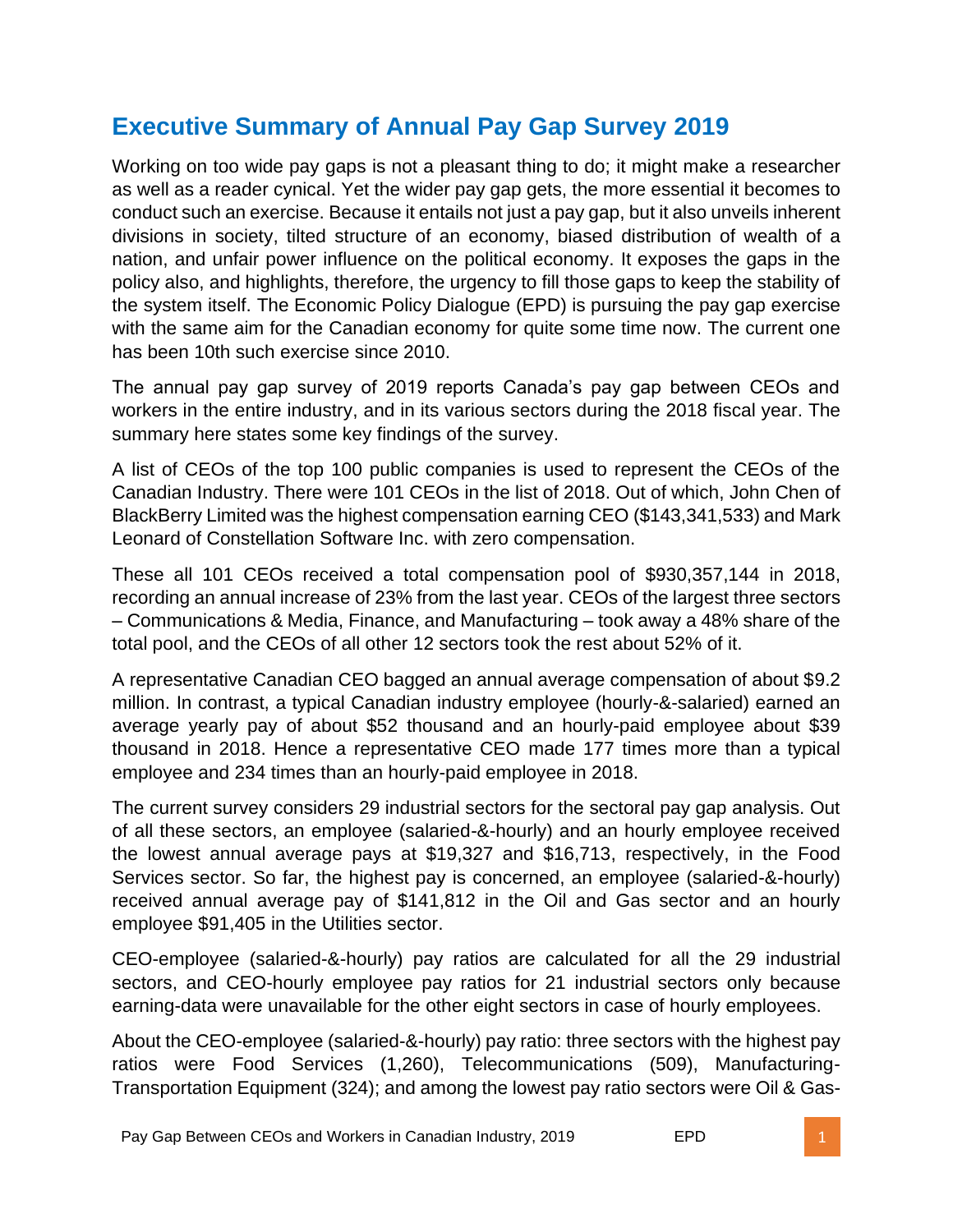Support services (42), Manufacturing- Cannabis product (45), Other Financial Investment and Related Activities (50), and Utilities (50). Regarding the CEO-hourly employee pay ratio, top three sectors with their highest pay ratios were Food Services (1457), Media (691), and Amusement, gambling and recreation (416); however, three sectors at the bottom with the lowest pay ratio were Oil & Gas- Support services (48), Utilities (54), and Precious Metals (87).

Where 41% of all these given 29 sectors had pay ratio higher than the national average CEO-employee pay (salaried-&-hourly) ratio of 177, and 43% sectors of the given 21 sectors had higher than the national average CEO-hourly employee pay ratio of 234. On the other hand, 34% of all these sectors had less than half the national average (<89) CEO-employee (salaried-&-hourly) pay ratio, and 43% sectors less than half of the national average CEO-hourly employee pay ratio (<117).

In 2018, high CEO pay gap and low coefficient of variation (CV) for Manufacturing-Transportation Equipment, Manufacturing- Chemical, Banking, and Transportation- Rail made these sectors truly fit for the sector-wide high pay gap case despite relatively high employee's earnings. The worst case of the pay gap were the sectors where the high pay gap existed alongside very low employees' earnings; such sectors during the year were – Food Services, Retail- Food & Beverage Stores, Retail- General Stores, Retail- Nonstores, and Amusement, gambling & recreation.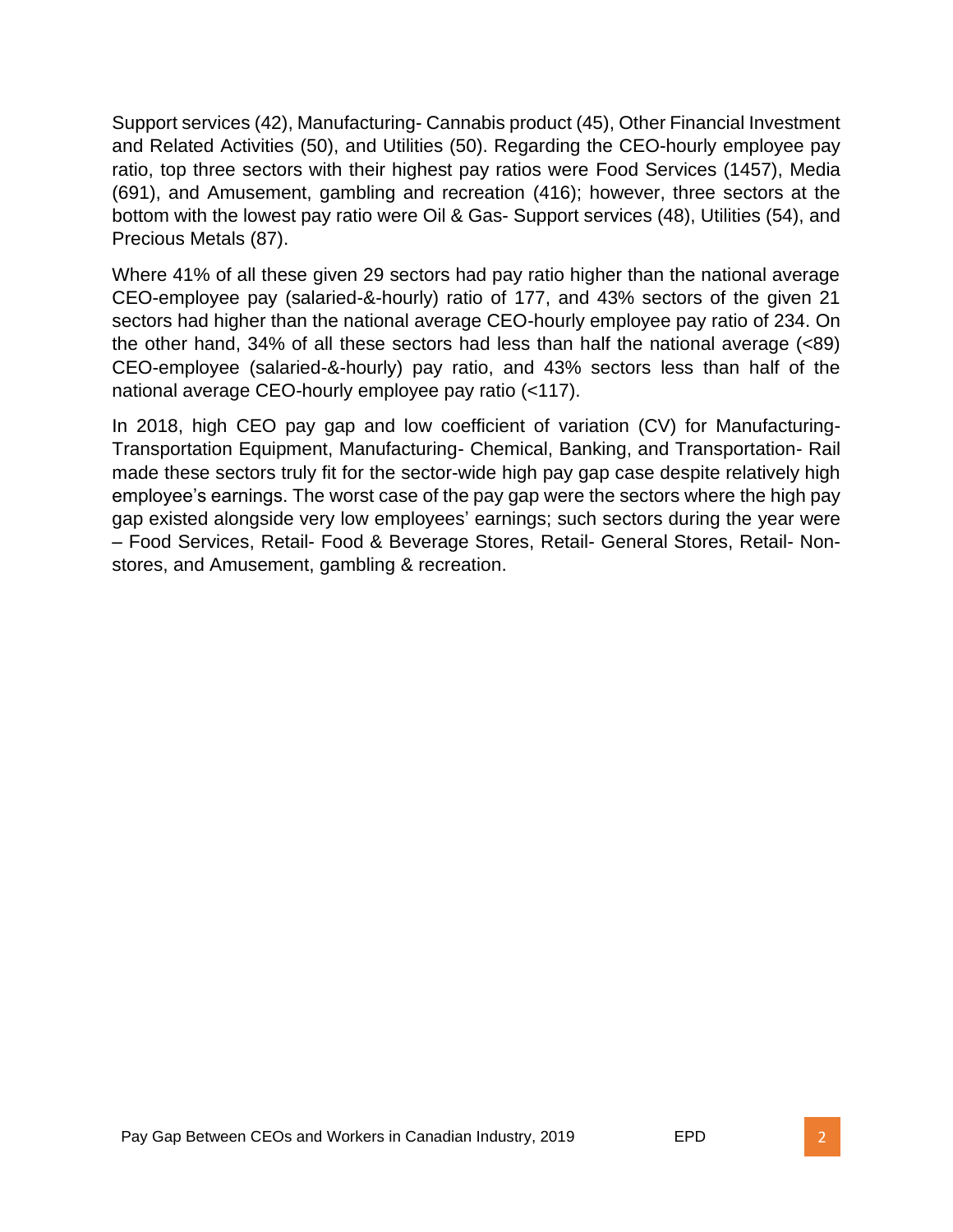# **Pay Gap between CEOs and Workers in Canadian Industry, 2019**

### **Introduction**

Canada is proud to be one of the wealthiest G7 capitalist nations. However, like other peer nations, it has been going through hard economic, social, and ecological times. It has its industrial prowess declining, economy stagnating, and middle class disappearing in its post-industrial phase of economic development. Economic inequality is dividing society into 1% versus 99%. The majority of ordinary people are struggling to afford the bare minimum human needs like home, three meals a day, monthly bills, child care, education cost, and prescription medication. On top of all that, they are sitting on the mounts of household debt. Just like the economic and social aspects, ecological microcosm is also challenging. Glaciers are melting at an unprecedented speed, several wildlife species are on the verge of extinction, and climate is even behaving more harshly and erratically causing havoc in human life.

Unfortunately, this economic, social, and ecological chaos is largely caused by human actions, globally. How could that have happened? Where are the national governments and international institutions?

Sadly, this is what the government and international institutions have been dictating to do under the aegis of capitalism! Basically, the '3M' mantra of capitalism – more, maximization, and minimization – has led humanity to reach this stage. The 'more' mantra says – produce more, extract more, grow more, consume more, and throw more; and if local sphere limits, then 'go global'. The 'maximization' mantra dictates – maximization of profit, capital, scale, and gross domestic product (GDP). And the third 'minimization' mantra relates to – labor, wages, taxes, regulations, barriers, and government. Not to forget, this '3M' mantra has a link with the unsustainability, irresponsibility, and social harm as well. The unsustainable 'more', irresponsible 'maximization', and socially harmful 'minimization' mantras have led the economic system to trap humanity in the present-day ecological, economic, and social mess.

Theoretical landscape comprising rationality, self-interest, laissez-faire, free market, free trade, private property, limited liability, etc., was built on the justification that these would generate more innovations, higher productivity, and better economic performance under the capitalism. However, years of its practice have undoubtedly led to enormous global economic prosperity never seen before. But besides prosperity, it has also created unprecedented economic inequality/miseries, social isolation/polarization, and climate crisis/ecological disasters. And above all, it has created islands of concentrated wealth, power, dominance, and influence. Silicon Six (GAMFAN – Google, Amazon, Microsoft,

Pay Gap Between CEOs and Workers in Canadian Industry, 2019 **EPD** EPD **3**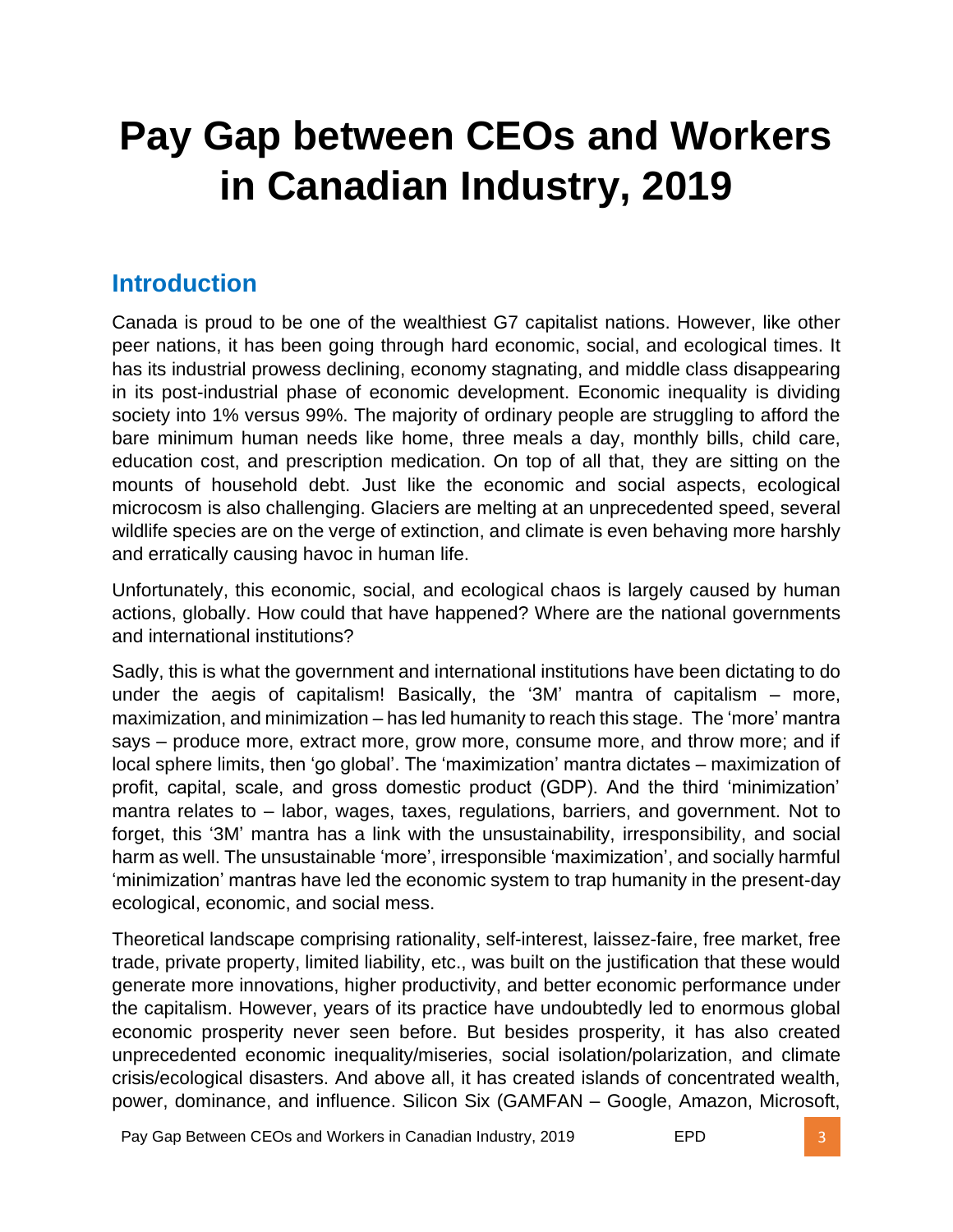Facebook, Apple, and Netflix) is just an example of the same island. Voices about designing 'new economics' are also emerging to make economies work for the people and the planet. Lest those voices become pervasive and powerful enough, CEOs party will perhaps go on uninterrupted.

The Economic Policy Dialogue (EPD) has been undertaking the task of measuring the gap between the compensation of the chief executive officers (CEOs) and the earnings of the workers in the Canadian industry for the last nine years since 2010. The pay gap survey of 2019 is 10th in the row. It surveys the pay gap in the Canadian industry as a whole and also in its various sectors for the year 2018. The sector level pay gap analysis differentiates our work from the other Canadian pay gap surveys.

The first part of the survey analyzes the annual compensation pool of the CEOs of the top 100 corporations and also finds which sectors get the most from this total pool. The total compensation amount and its distribution into different sectors present a kind of cross-section reflection on the structure and direction of the economy. To examine the distribution aspect of the economy, pay gaps are investigated in the second and third parts. Absolute and relative pay gaps between annual average compensation of a representative CEO of the top 100 corporations and annual average earning of a typical worker are observed in the overall Canadian industry in the second part. Pay gaps for various sectors of the Canadian industry are presented in the third part. The closing part will be on the methodology and sources of data.

In the current survey, annual compensations of the top 100 corporations' CEOs represent general pays of the Canadian industry's chief executives, and the average yearly earnings of the employees used here represent the pays of the industrial workers in the economy. Two categories of employees 'all-employees' and 'hourly-paid employees' are used in the survey; the first category covers all the salaried and hourly employees, and the second, a sub-category of 'all employees', includes only hourly employees.

### **Part 1: Some Observations on CEO Compensation in 2018**

The EPD pay gap survey takes the CEOs' list and their compensation from the annual Globe and Mail list of the highest-paid CEOs of the top 100 public corporations. The year 2018 list included 101 CEOs as Power Corporation of Canada had two CEOs on the list.

John Chen of BlackBerry Limited was on the top of the list with \$143,341,533, who was hired in 2013 to turn around the company; he had his compensation increased 3593% from the last year (80th rank in 2017). Donald Walker of Magna International Inc. with \$26,021,694 ranked second in 2018, as he did three consecutive years previously during 2014-16; however, he topped the list last year. And Daniel Schwartz of Restaurant Brands International Inc. ranked third with third-highest compensation of \$24,349,238.

In 2018, the total CEO compensation pool of \$930 million was shared by 15 major sectors (Table 1). Communications & Media sector captured the highest share. The other next two sectors were – Finance and Manufacturing; these two have been consistently there

Pay Gap Between CEOs and Workers in Canadian Industry, 2019 **EPD** EPD **EPD** 4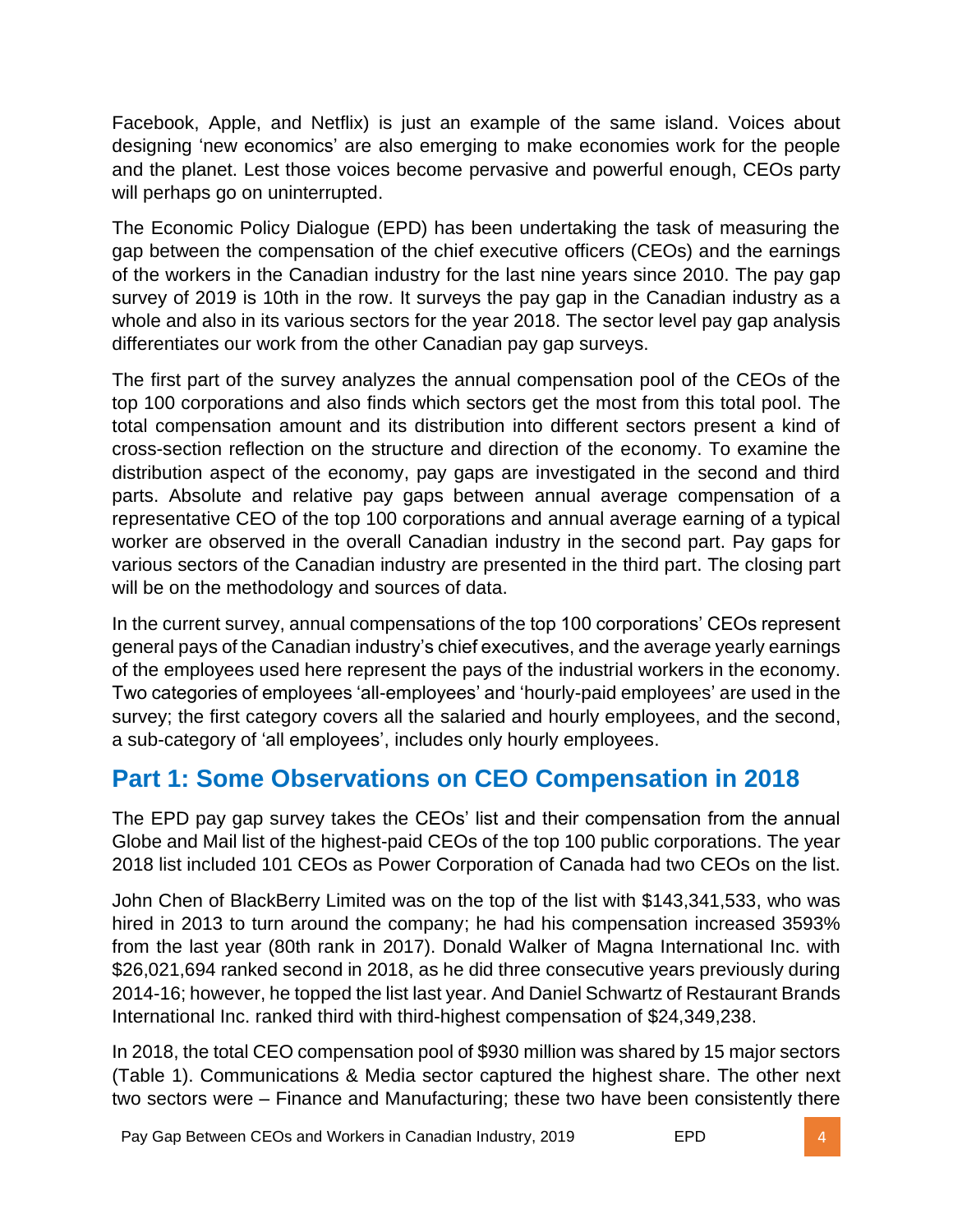in the top three for a couple of years now. These top three sectors took away a 48% share of the total CEO compensation pool, and the rest 12 sectors shared the remaining 52% of it (Graph 1).

Another feature of the year was the Cannabis sector that had one more entrant (Aurora Cannabis Inc.) this year to join the last year's only company (Canopy Growth Corporation) in the top 100 companies' list. So, it marks the Canadian 'Green Rush' story after the legalization of recreational marijuana during 2018. The gaming sector also crossed a threshold as The Stars Group Inc., a global leader in the online and mobile gaming and interactive entertainment, entered the elite list of top 100 companies this year.

The year 2018 had seen quite a jump in the total CEO compensation pool of the top 100 companies with a 23% rise from the last year (Graph 2). This jump was more visible because of the previous two years' declining total compensation pool. The CEOs of these top 100 companies increased their pool in 2018 by 58% from the 2008 level, despite the events like great recession and energy price shock during the 2008-2018 decade.

| <b>Major Industrial Sectors</b>   | <b>Sectoral Distribution of CEO Compensation</b> |
|-----------------------------------|--------------------------------------------------|
| Cannabis                          | 4,111,186                                        |
| Gaming                            | 8,561,115                                        |
| Wholesale                         | 9,805,462                                        |
| <b>Real Estate</b>                | 20,842,959                                       |
| <b>Support Services</b>           | 24,285,581                                       |
| Retail                            | 30,779,514                                       |
| <b>Utilities</b>                  | 34,315,504                                       |
| Food                              | 57, 132, 875                                     |
| Transport                         | 68,446,534                                       |
| <b>Professional Services</b>      | 68,713,698                                       |
| Oil and Gas                       | 76,594,597                                       |
| <b>Precious Metals</b>            | 79,611,733                                       |
| Manufacturing                     | 108,719,090                                      |
| Finance                           | 130,047,594                                      |
| <b>Communications &amp; Media</b> | 208,389,702                                      |
| Total                             | 930,357,144                                      |

| Table 1: Distribution of (Top 100 Companies') Total CEO Compensation into Major |  |
|---------------------------------------------------------------------------------|--|
| <b>Industrial Sectors, 2018</b>                                                 |  |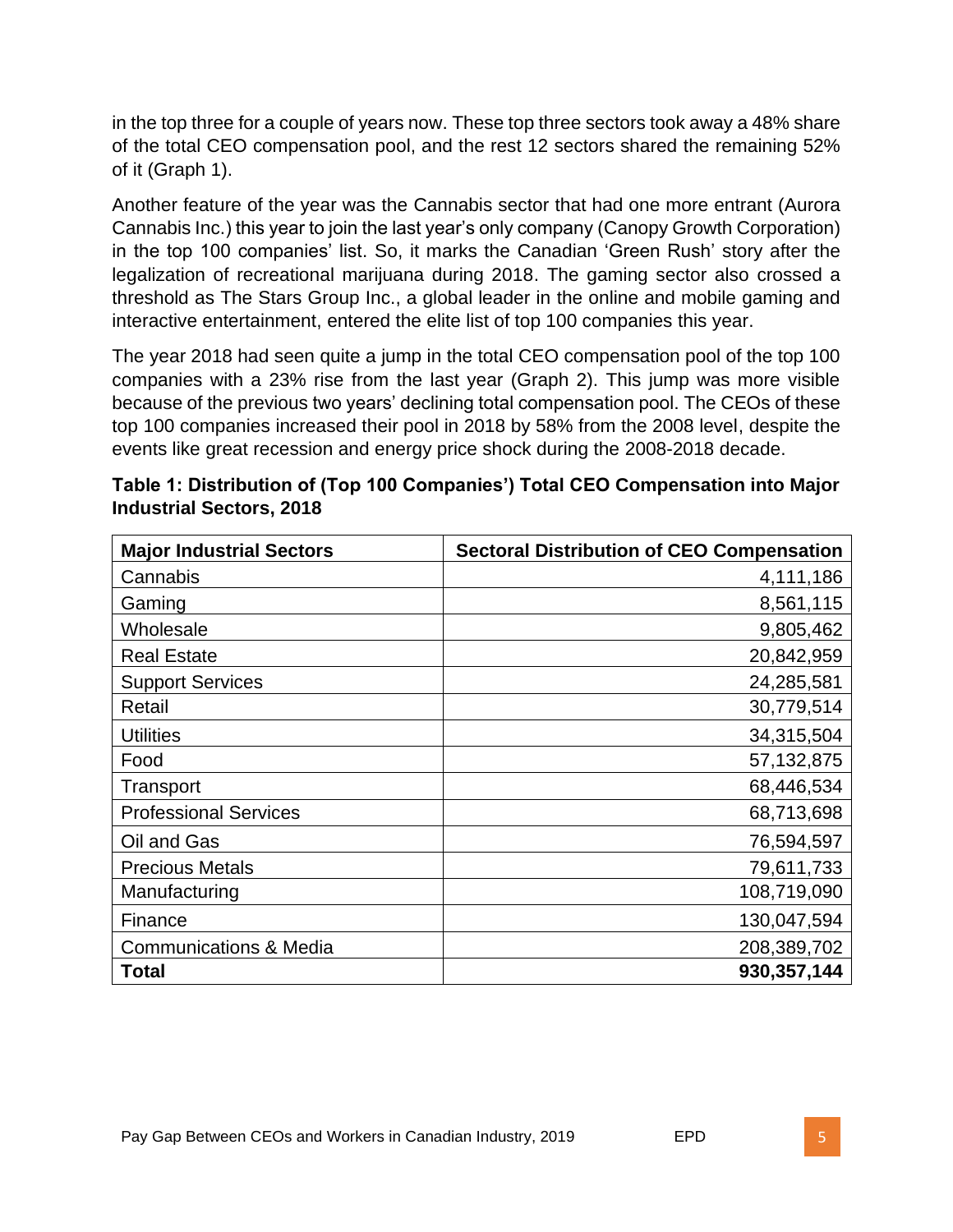

#### **Graph 1: Percentage Distribution of (Top 100 Companies') Total CEO Compensation into Major Industrial Sectors, 2018**

**Graph 2: Cumulative CEO Compensation (and annual growth) of Top 100 Companies, 2008-2018**



Source: Same as Table 2.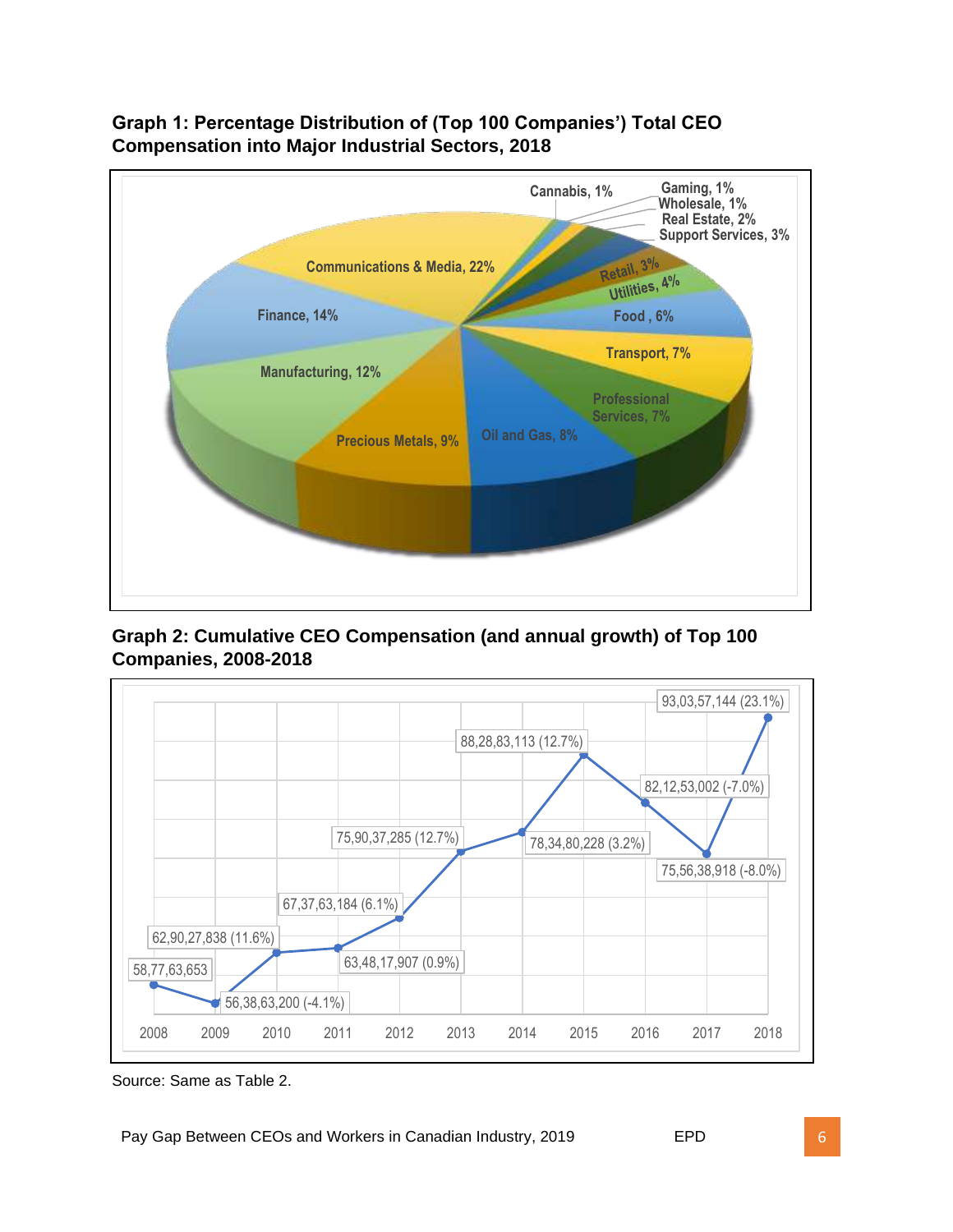### **Part 2: Pay Gap between CEOs and other Employees in the entire Canadian Industry, 2018**

A representative CEO of the top 100 corporations bagged an annual average compensation of about \$9.2 million in contrast to a typical Canadian industry employee (hourly-&-salaried) who earned an average yearly pay of about \$52 thousand and an hourly-paid employee about \$39 thousand in 2018 (Table 2 and Graph 3). Thus, a representative CEO earned 177 times more than a typical employee, and 234 times more than what an hourly-paid employee made in 2018 (Table 2 and Graph 4).

| Year                  | <b>CEO Annual</b><br>Average<br>Compensation | <b>Number</b><br>of CEOs | <b>Cumulative</b><br>Compensation | Average yearly<br>Pay of an<br><b>Employee</b><br>(Salaried-&-<br>hourly) | Average<br>yearly Pay<br>of an Hourly<br><b>Employee</b> | Pay Ratio<br>between CEO<br>& Employee<br>(Salaried-&-<br>hourly) | Pay Ratio<br>between<br>CEO&<br>Hourly-paid<br><b>Employee</b> |
|-----------------------|----------------------------------------------|--------------------------|-----------------------------------|---------------------------------------------------------------------------|----------------------------------------------------------|-------------------------------------------------------------------|----------------------------------------------------------------|
| Amount in Canadian \$ |                                              |                          |                                   |                                                                           |                                                          |                                                                   |                                                                |
| 2018                  | 9,211,457                                    | 101                      | 930, 357, 144                     | 52,061                                                                    | 39,310                                                   | 177                                                               | 234                                                            |
| 2017                  | 7,481,573                                    | 101                      | 755,638,918                       | 50,744                                                                    | 38,007                                                   | 147                                                               | 197                                                            |
| 2016                  | 8,131,218                                    | 101                      | 821,253,002                       | 49,738                                                                    | 37,454                                                   | 163                                                               | 217                                                            |
| 2015                  | 8,655,717                                    | 102                      | 882,883,113                       | 49,510                                                                    | 37,382                                                   | 175                                                               | 232                                                            |
| 2014                  | 7,681,179                                    | 102                      | 783,480,228                       | 48,636                                                                    | 36,890                                                   | 158                                                               | 208                                                            |
| 2013                  | 7,441,542                                    | 102                      | 759,037,285                       | 47,358                                                                    | 36,105                                                   | 157                                                               | 206                                                            |
| 2012                  | 6,875,135                                    | 98                       | 673,763,184                       | 46,634                                                                    | 35,568                                                   | 147                                                               | 193                                                            |
| 2011                  | 6,163,281                                    | 103                      | 634,817,907                       | 45,488                                                                    | 34,496                                                   | 135                                                               | 179                                                            |
| 2010                  | 6,048,345                                    | 104                      | 629,027,838                       | 44,366                                                                    | 33,009                                                   | 136                                                               | 183                                                            |
| 2009                  | 5,474,400                                    | 103                      | 563,863,200                       | 42,824                                                                    | 31,993                                                   | 128                                                               | 171                                                            |
| 2008                  | 5,706,443                                    | 103                      | 587,763,653                       | 42,169                                                                    | 31,885                                                   | 135                                                               | 179                                                            |
| 2007                  |                                              |                          |                                   | 40,988                                                                    | 30,895                                                   |                                                                   |                                                                |
|                       |                                              |                          |                                   | <b>Percent Change from Previous Year</b>                                  |                                                          |                                                                   |                                                                |
| 2018                  | 23.1                                         |                          | 23.1                              | 2.6                                                                       | 3.4                                                      | 20.0                                                              | 19.0                                                           |
| 2017                  | $-8.0$                                       |                          | $-8.0$                            | 2.0                                                                       | 1.5                                                      | $-9.8$                                                            | $-9.3$                                                         |
| 2016                  | $-6.1$                                       |                          | $-7.0$                            | 0.5                                                                       | 0.2                                                      | $-6.5$                                                            | $-6.2$                                                         |
| 2015                  | 12.7                                         |                          | 12.7                              | 1.8                                                                       | 1.3                                                      | 10.7                                                              | 11.2                                                           |
| 2014                  | 3.2                                          |                          | 3.2                               | 2.7                                                                       | 2.2                                                      | 0.5                                                               | 1.0                                                            |
| 2013                  | 8.2                                          |                          | 12.7                              | 1.6                                                                       | 1.5                                                      | 6.6                                                               | 6.6                                                            |
| 2012                  | 11.5                                         |                          | 6.1                               | 2.5                                                                       | 3.1                                                      | 8.8                                                               | 8.2                                                            |
| 2011                  | 1.9                                          |                          | 0.9                               | 2.5                                                                       | 4.5                                                      | $-0.6$                                                            | $-2.5$                                                         |
| 2010                  | 10.5                                         |                          | 11.6                              | 3.6                                                                       | 3.2                                                      | 6.6                                                               | 7.1                                                            |
| 2009                  | $-4.1$                                       |                          | $-4.1$                            | 1.6                                                                       | 0.3                                                      | $-5.5$                                                            | $-4.4$                                                         |
| 2008                  |                                              |                          |                                   | 2.9                                                                       | 3.2                                                      |                                                                   |                                                                |

**Table 2: Pay Averages and Ratios in Canadian Industry, 2007-2018**

Source: Author's calculations. See previous EPD Surveys for the past years' data.

Note: – Cannot be mentioned/calculated as Globe and Mail CEO List prior to 2008 not available.

Pay Gap Between CEOs and Workers in Canadian Industry, 2019 **EPD** EPD **Fig. 1.1.** 7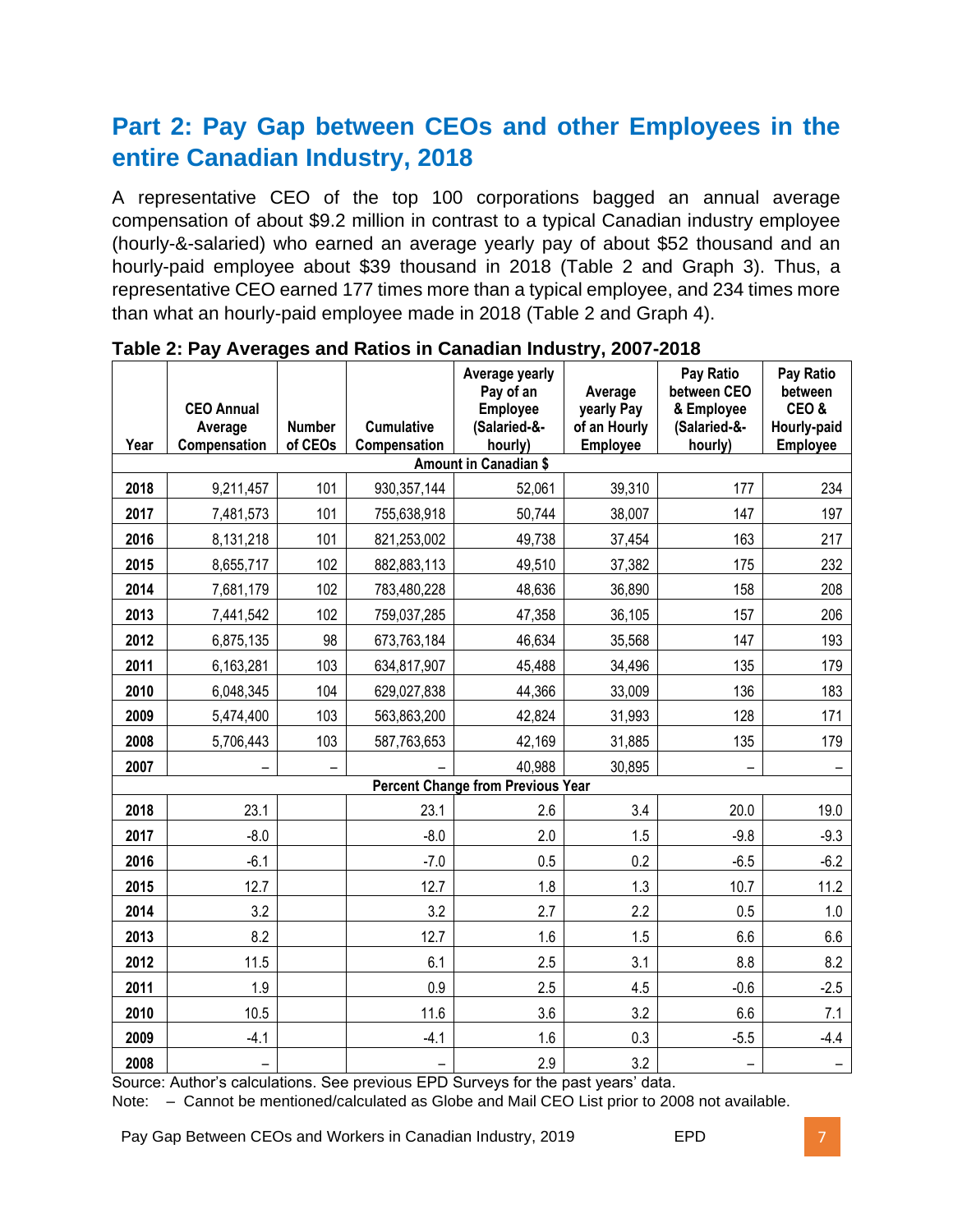In 2018, the average CEO compensation and CEO-worker pay ratios not only recovered from the last two years declines but reached an all-time high since 2008, thanks to a record jump of 23% in the average CEO compensation (Table 2 and Graph 5).





**Graph 4: Ratio between Annual Average Pays of a CEO (of Top 100 Companies) and other Employees, 2018**

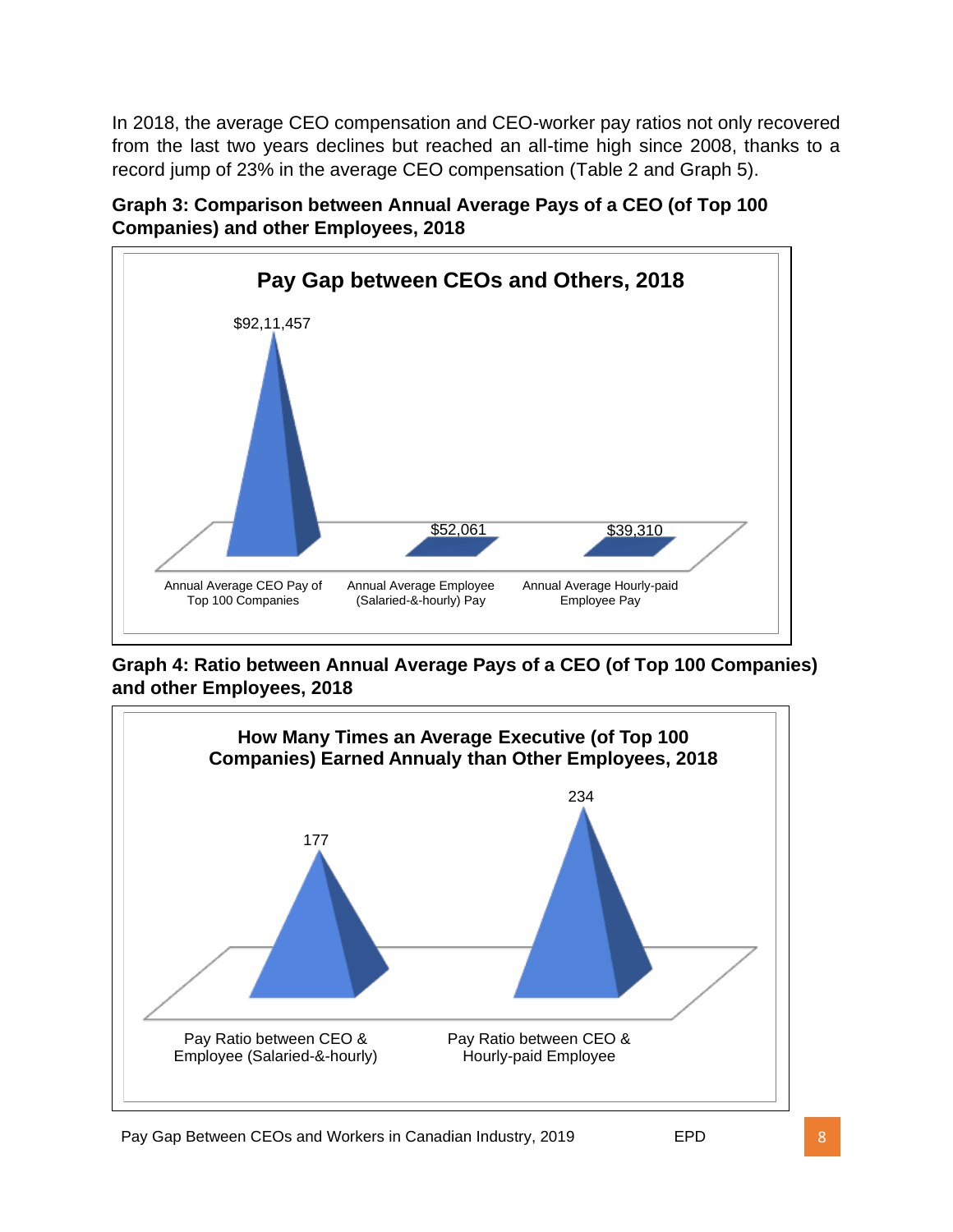#### **Graph 5: Ratio between Annual Average Pays of a CEO (of Top 100 Companies) and other Employees, 2008-2018**



Source: Same as Table 2.

### **Part 3: Pay Gap between CEOs and Other Employees in various Sectors of Canadian Industry, 2018**

This part of the survey analyzes the pay-gap in various sectors of the Canadian industry. This year's top 100 companies were reorganized into 32 specific industrial sectors. More general 15 sectors displayed earlier in Part 1 were being rearranged into specific 32 sectors here. For instance: Communications & Media broad sector there would have two sectors here – Telecommunications and Media. This rearrangement was done in order to find out workers' pay at three or more NAICS (North American Industry Classification System) digit level corresponding to the sectors for which the CEOs' compensation was available. The CEO-worker pay ratios were calculated for 29 out of these all 32 sectors as three sectors, Equity Funds, Manufacturing- Clothing, and Transportation- Pipeline did not have any data on employees' earnings. By the way, 12 out of these 29 sectors considered for the analysis were single-company sectors<sup>1</sup>. After the rearrangement exercise, sectoral averages of the CEO compensation were calculated, which were then matched with the corresponding sectoral (all as well as hourly) employees' annual average earnings to calculate CEO-employee sectoral pay ratios. These pay ratios exhibit

<sup>1</sup> Amusement gambling and recreation, Food Services, Manufacturing- Labels, Manufacturing- Food, Manufacturing- Wood product, Media, Oil & Gas- Support services, Retail- Gas Stations, Retail- Nonstores, Support Services- Auctioneering, Support Services- Waste Management & Remediation, and Transportation- Air.

Pay Gap Between CEOs and Workers in Canadian Industry, 2019 **EPD** EPD **9**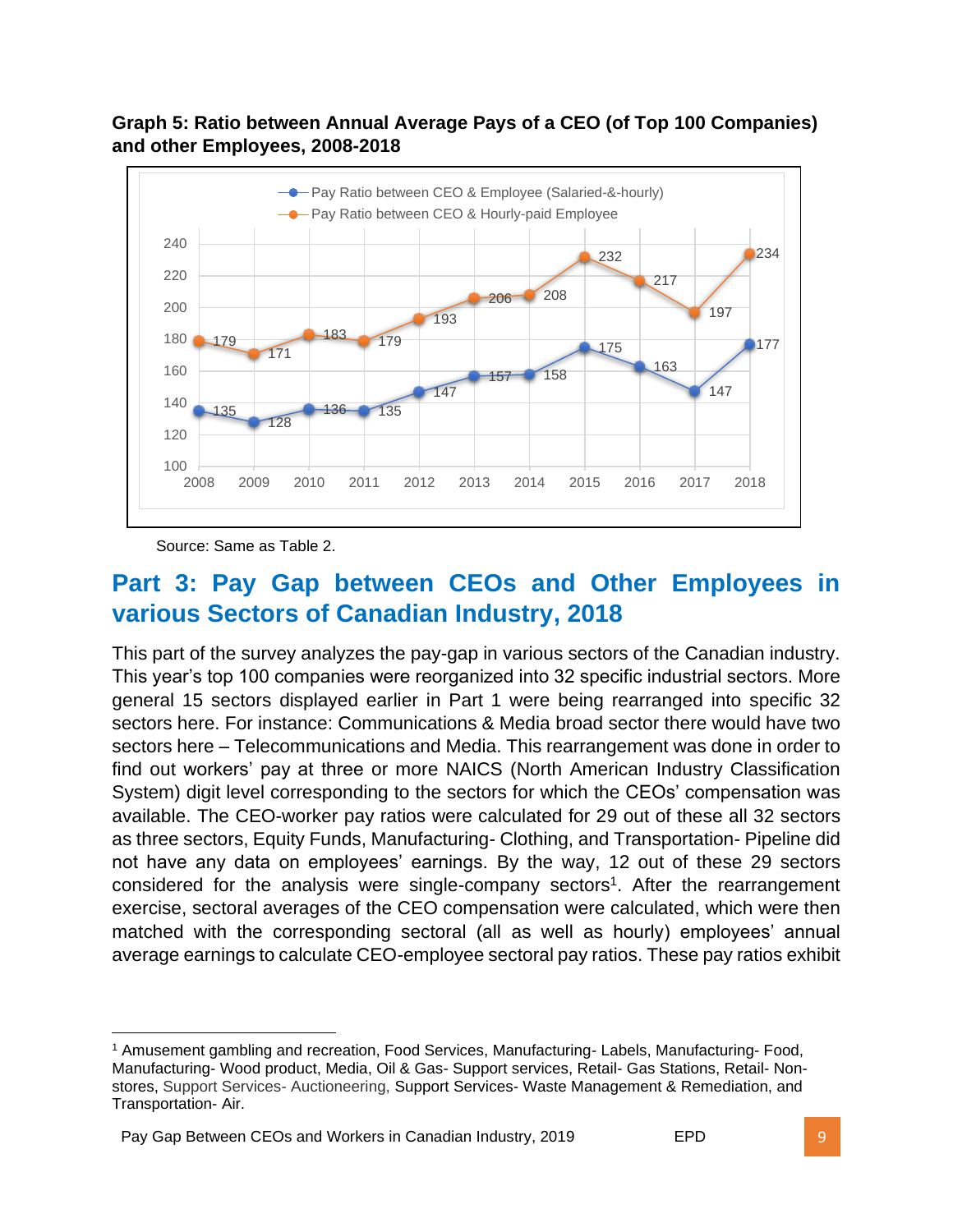the sectoral pay gaps. The sectoral pay ratios and their ranks are presented in Tables 3, 4, and Graph 6.

CEO-employee (salaried-&-hourly) pay ratios are calculated for 29 industrial sectors, whereas CEO-hourly employee pay ratios only for 21 industrial sectors because data on hourly employees' earnings were not available for the other 8 sectors<sup>2</sup>.

Following are the key findings observed from the sectoral analysis:

- 1. John Chen, CEO of BlackBerry Limited, earned the highest compensation of \$143 million, and David Ehrlich (Ranked 100th) of Canadian Apartment Properties Real Estate Investment Trust the lowest \$719,460 in the list of 101 CEOs. Mark Leonard of Constellation Software Inc. reported zero compensation this year.
- 2. The Food Services sector, the same as the last couple of years, had the lowest annual average pay for salaried-&-hourly employees at \$19,327 and hourly employees at \$16,713 in the given list of sectors. Retail sector followed next in the case of the all-employees (salaried-&-hourly) pay as Retail- Food & Beverage Stores had the second-lowest and Retail- Gas Stations the third-lowest pay at \$24,887 and \$25,814, respectively. Whereas, in the case of hourly employees, Amusement, gambling & recreation sector had the second-lowest pay at \$20,562, and Retail- Food & Beverage Stores, the third-lowest at \$21,989.
- 3. All-employees (salaried-&-hourly) had the highest annual average pay in the Oil and Gas sector (\$141,812) in the given list of sectors, followed by Utilities (\$97,805), Precious Metals (\$95,326), and Other Financial Investment and Related Activities (\$93,078). Among the highest-earning sectors (along with amounts) for the hourly employees were as: Utilities (\$91,405), Precious Metals (\$83,040), Oil & Gas- Support services (\$80,124), and Manufacturing- Chemical (\$57,427). By the way, earning figure was not available for the hourly employees for the Oil and Gas sector.
- 4. About the highest and lowest pay ratios for both salaried-&-hourly employees and only hourly employees, Food Services had the highest pay ratios at astronomical high levels of 1260 and 1457, and Oil & Gas- Support services had the lowest at 42 and 48, respectively.
- 5. Out of all 29 sectors, 12 (i.e., 41%) had higher than the national average CEOemployee (salaried-&-hourly) pay ratio of 177. These were: Food Services (1,260), Telecommunications (509), Manufacturing- Transportation Equipment (324), Media (317), Amusement, gambling and recreation (315), Support Services-Waste Management & Remediation (304), Retail- General Stores (291), Retail-Non-stores (235), Retail- Food & Beverage Stores (232), Transportation- Air (209), Manufacturing- Chemical (201), and Banking (195). For the CEO-hourly employee pay ratio, 9 sectors out of the given total 21 sectors (i.e., 43%) had higher than the

<sup>2</sup> These were: Banking, Management and Diversified, Manufacturing- Cannabis product, Oil and Gas, Other Financial Investment and Related Activities, Support Services- Waste Management & Remediation, Telecommunications, and Transportation- Rail.

Pay Gap Between CEOs and Workers in Canadian Industry, 2019 **EPD** 10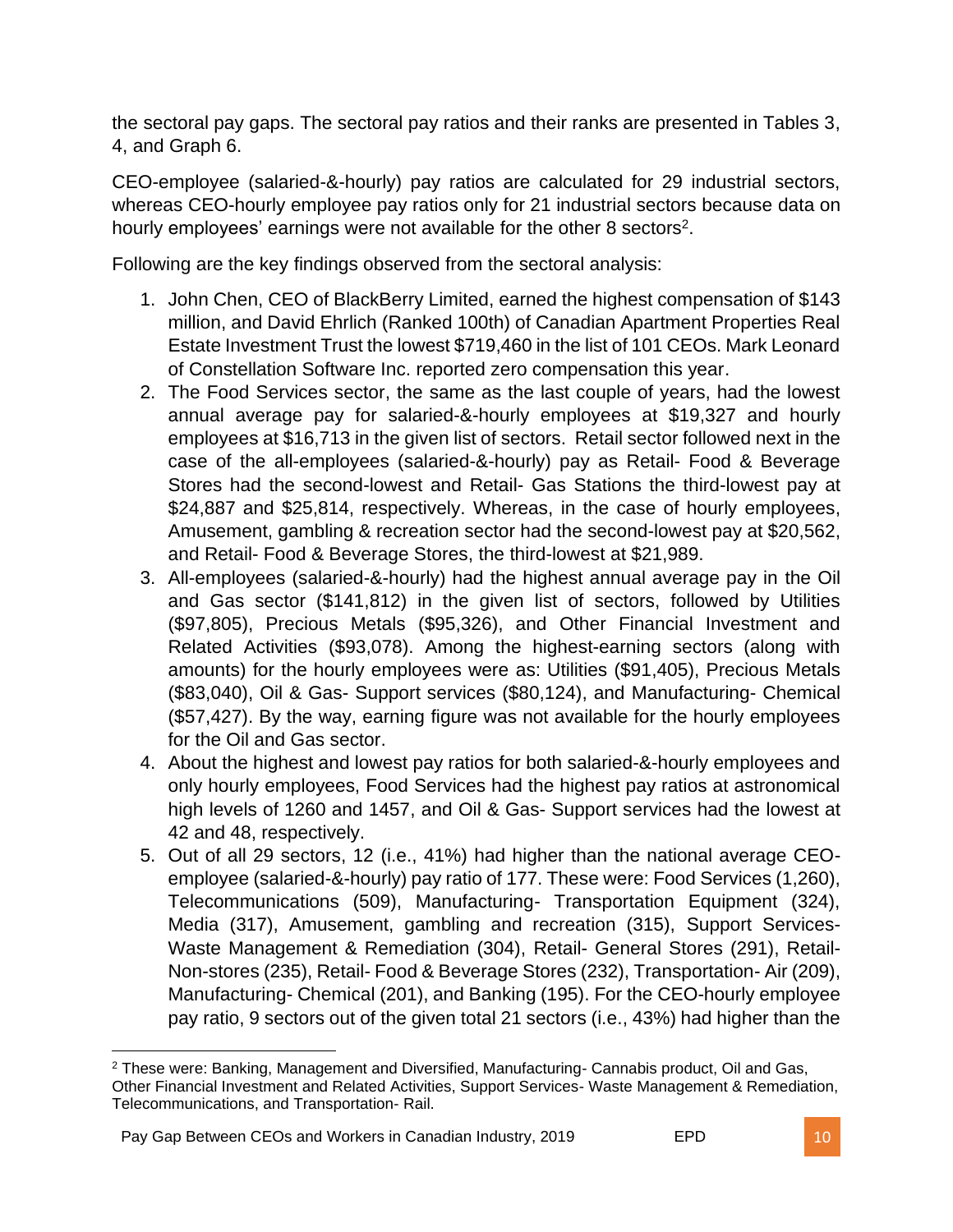national average ratio of 234: Food Services (1457), Media (691), Amusement, gambling and recreation (416), Manufacturing- Transportation Equipment (371), Retail- General Stores (336), Transportation- Air (309), Retail- Non-stores (286), Retail- Food & Beverage Stores (262), and Manufacturing- Chemical (259). Last year such sectors, with higher than the national average CEO-employee (salaried- &-hourly) and CEO-hourly employee pay ratio, were 36% and 32% as compared to this year's 41% and 43%, respectively. That means more sectors than last year had higher pay gaps in 2018.

- 6. Sectors with lower than half the national average pay ratio are also observed to determine which sectors have lower pay ratio and, therefore, relatively better placed regarding pay inequality. As regards to the CEO-employee (salaried-& hourly) pay ratio, 10 sectors (i.e., 34%) had lower than half the national average (<89): Oil & Gas- Support services (42), Manufacturing- Cannabis product (45), Other Financial Investment and Related Activities (50), Utilities (50), Oil and Gas (57), Real Estate (66), Precious Metals (76), Wholesale- Heavy Equipment (82), Professional, scientific and technical services (85), and Manufacturing- Wood product (86). Regarding CEO-hourly employee pay ratio, 9 sectors (i.e., 43%) had lower than half of the national average ratio (<117): Oil & Gas- Support services (48), Utilities (54), Precious Metals (87), Manufacturing- Wood product (92), Wholesale- Heavy Equipment (104), Manufacturing- Food (104), Real Estate (107), Professional, scientific and technical services (115), and Manufacturing-Labels (116). This year, the number has increased as these are 34% and 43% as compared to 25% and 26% in 2017.
- 7. Regarding the sectoral pay ratio, Food Services, Telecommunications, and Manufacturing- Transportation Equipment were among the highest pay-ratio sectors for all-employees (salaried-&-hourly), whereas Food Services, Media, and Amusement, gambling and recreation for hourly-employees. However, there are some qualifications attached to some of these highest pay gap cases, which one should also consider while passing any final judgments. For example, although the Food Services sector had the highest pay ratios for both an all-employee and hourly employee, and also the lowest employees' (absolute) earnings for these both type of employees, this sector may or may not conclusively be a genuine representative case of sector-wide high pay gap as there is no CV (Coefficient of Variation) value for the CEO compensation because of being one-company sector. A more representative case should better have sector-wide (or at least for more than one company) high CEO compensation. Next, the Telecommunications sector had a very high CV; this is because of an exceptional compensation of topranked CEO (John Chen's of BlackBerry Limited). Because of that extraordinary single case, average compensation for the sector becomes very high; that is how despite all-employee earnings being in the mid-range, the pay gap is the second highest. High CEO pay gap and low CV for Manufacturing- Transportation Equipment, Manufacturing- Chemical, Banking, and Transportation- Rail make these sectors better representations for sector-wide high pay gap cases despite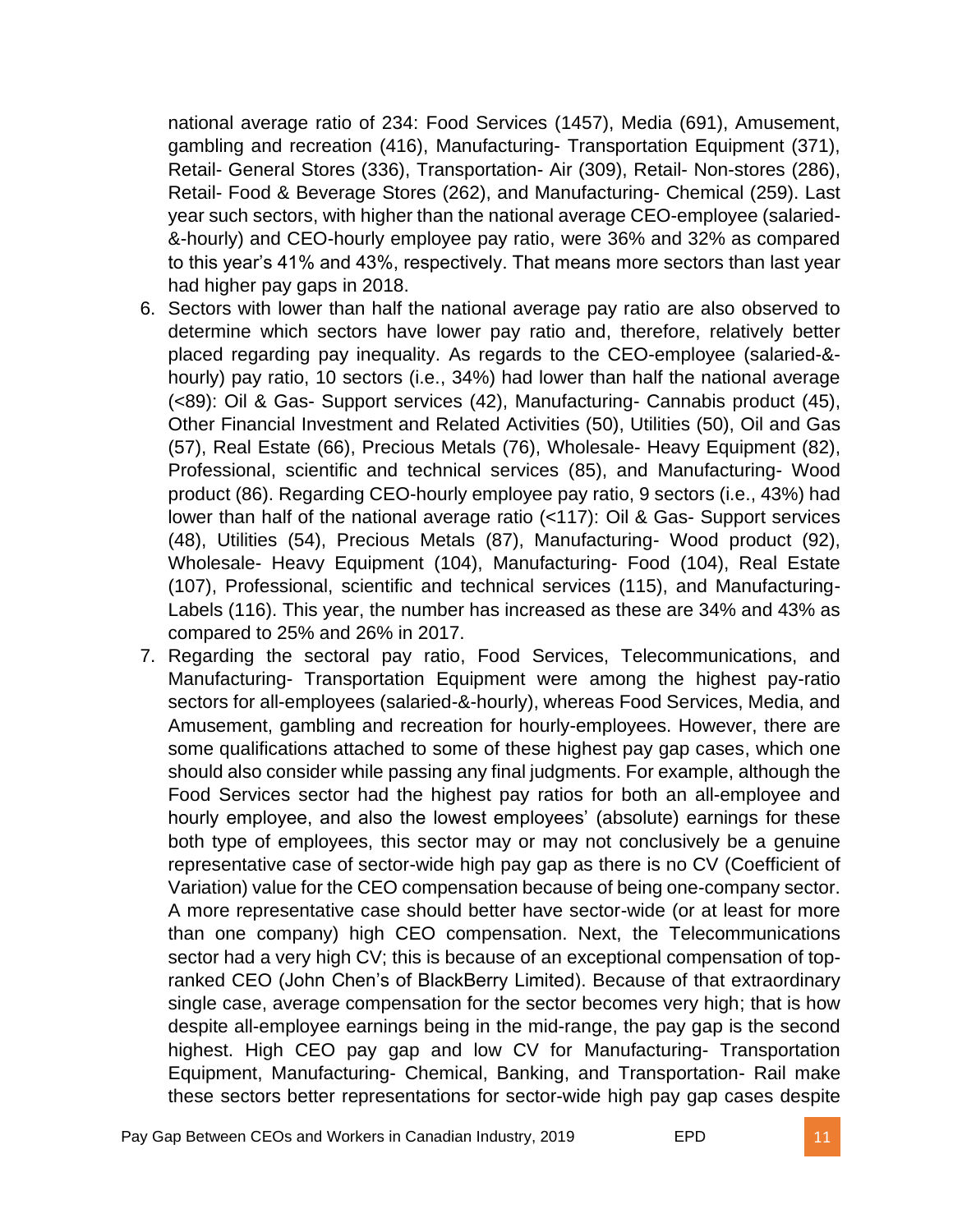relatively high employees' earnings. The Retail sector (Retail- General Stores, Retail- Food & Beverage Stores, and Retail- Food & Beverage Stores), typically as always, has high pay ratios this year, too primarily because of relatively low employees' earnings. Other four sectors – Media; Amusement, gambling and recreation; Transportation- Air; and Retail- Non-stores – have a high pay gap because of relatively high CEO compensation; but these are one-company sectors (no CV value for the CEO compensation), therefore, same as above Food Services sector, these may or may not represent the overall sector.

8. Sectoral high pay gap ratios are definitely bad, but these become even worse when also mix with too low absolute employees' pays. This year such sectors are Food Services, Retail- Food & Beverage Stores, Retail- General Stores, Retail- Nonstores, and Amusement, gambling & recreation. The Food Services sector is the worst such case as it had the highest CEO-employee pay ratio and the lowest pay for both all employees (salaried-&-hourly) and hourly employees.

|                                                             | CEO-            | <b>CEO-Hourly Paid</b> |                 | Hourly          |                 |
|-------------------------------------------------------------|-----------------|------------------------|-----------------|-----------------|-----------------|
|                                                             | <b>Employee</b> | <b>Employee Pay</b>    |                 | <b>Employee</b> | Average         |
|                                                             | Pay             | Ratios (For 21         | Employee        | Pay (For 21     | <b>CEO Pay</b>  |
| <b>Sectors</b>                                              | <b>Ratios</b>   | Sectors)               | Pay             | Sectors)        | (Sectoral)      |
| <b>Food Services</b>                                        |                 |                        | 29              | 21              | 2               |
| <b>Telecommunications</b>                                   | $\overline{2}$  | N.A.                   | 11              | N.A.            |                 |
| <b>Manufacturing-Transportation Equipment</b>               | 3               | 4                      | 13              | 5               | 3               |
| <b>Media</b>                                                | 4               | $\overline{2}$         | 15              | $\overline{16}$ | $\overline{4}$  |
| Amusement, gambling and recreation                          | $\overline{5}$  | 3                      | 26              | 20              | $\overline{11}$ |
| <b>Support Services- Waste Management &amp; Remediation</b> | 6               | N.A.                   | 16              | N.A.            | 5               |
| <b>Retail- General Stores</b>                               | $\overline{7}$  | 5                      | 25              | 18              | 14              |
| <b>Retail-Non-stores</b>                                    | 8               | 7                      | 21              | 11              | 9               |
| <b>Retail- Food &amp; Beverage Stores</b>                   | 9               | 8                      | 28              | 19              | $\overline{19}$ |
| <b>Transportation-Air</b>                                   | 10              | 6                      | $\overline{17}$ | $\overline{13}$ | 8               |
| <b>Manufacturing- Chemical</b>                              | $\overline{11}$ | 9                      | 7               | 4               | $\overline{6}$  |
| <b>Banking</b>                                              | $\overline{12}$ | N.A.                   | $\overline{12}$ | N.A.            | $\overline{7}$  |
| <b>Support Services- Auctioneering</b>                      | $\overline{13}$ | 10                     | $\overline{24}$ | 14              | $\overline{17}$ |
| <b>Transportation-Rail</b>                                  | $\overline{14}$ | N.A.                   | $\overline{9}$  | N.A.            | 10              |
| <b>Retail- Gas Stations</b>                                 | $\overline{15}$ | 11                     | $\overline{27}$ | 17              | $\overline{27}$ |
| <b>Insurance and Related Activities</b>                     | 16              | 12                     | 10              | 6               | 16              |
| <b>Manufacturing - Labels</b>                               | $\overline{17}$ | $\overline{13}$        | $\overline{20}$ | $\overline{10}$ | $\overline{20}$ |
| <b>Management and Diversified</b>                           | 18              | N.A.                   | 6               | N.A.            | $\overline{13}$ |
| <b>Manufacturing-Food</b>                                   | 19              | 16                     | $\overline{23}$ | 12              | $\overline{25}$ |
| <b>Manufacturing-Wood product</b>                           | 20              | 18                     | 18              | 8               | 24              |
| Professional, scientific and technical services             | 21              | 14                     | 8               | $\overline{7}$  | 18              |
| <b>Wholesale- Heavy Equipment</b>                           | 22              | $\overline{17}$        | 14              | 9               | 21              |
| <b>Precious Metals</b>                                      | 23              | 19                     | 3               | $\overline{2}$  | 15              |
| <b>Real Estate</b>                                          | 24              | 15                     | 19              | 15              | 28              |
| Oil and Gas                                                 | 25              | N.A.                   |                 | N.A.            | $\overline{12}$ |
| <b>Other Financial Investment and Related Activities</b>    | 26              | N.A.                   | 4               | N.A.            | 23              |
| <b>Utilities</b>                                            | 26              | 20                     | $\overline{2}$  |                 | 22              |
| <b>Manufacturing- Cannabis product</b>                      | 28              | N.A.                   | $\overline{22}$ | N.A.            | $\overline{29}$ |
| Oil & Gas- Support services                                 | $\overline{29}$ | $\overline{21}$        | 5               | 3               | $\overline{26}$ |

#### **Table 3: Sectoral Ranks, 2018 (Rank 1 indicates the Highest)**

Pay Gap Between CEOs and Workers in Canadian Industry, 2019 **EPD** 12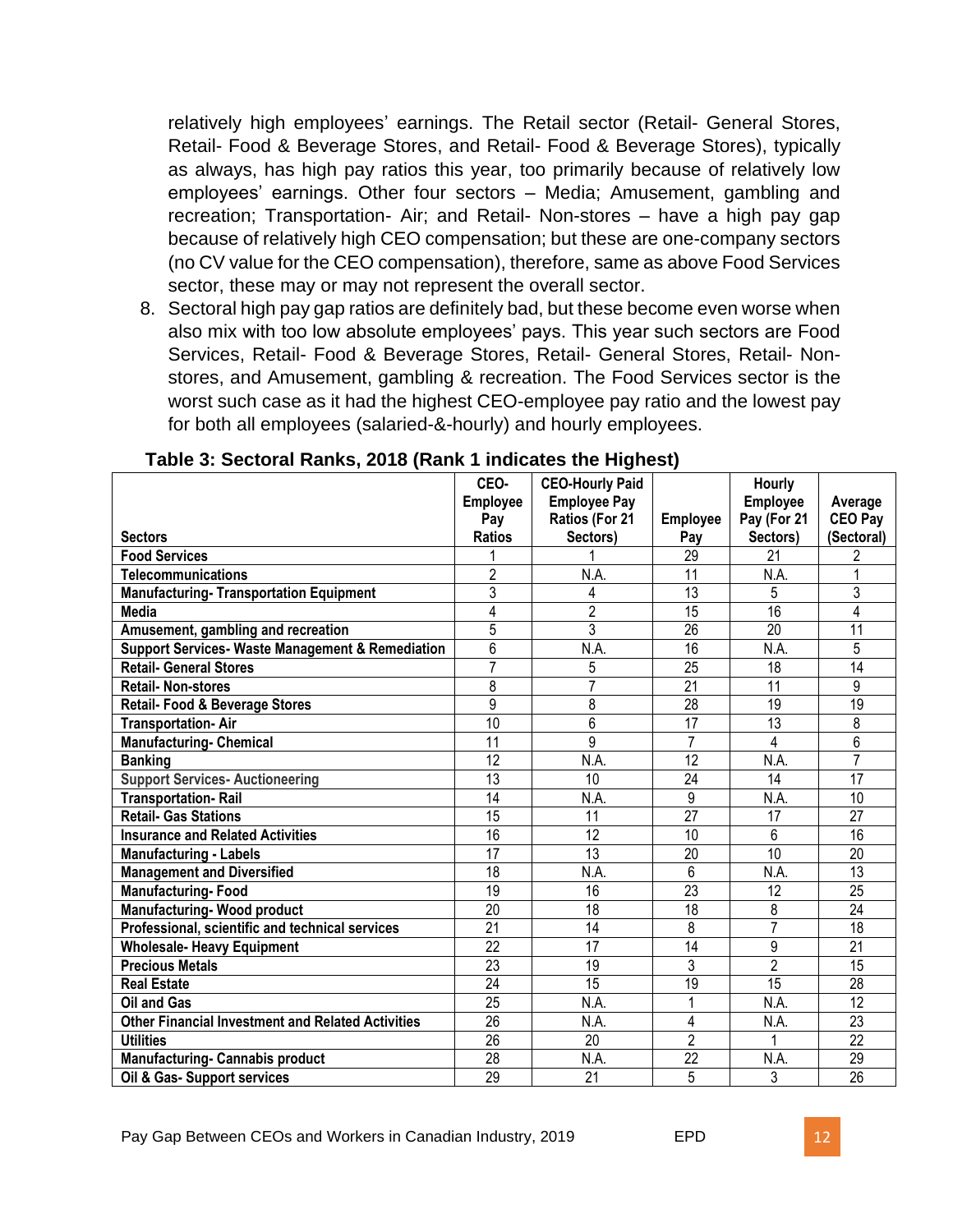|                                                   | CEO Pay -<br><b>Sectoral</b> | CEO Pay -<br><b>Coefficient</b><br>of Variation | <b>Employee</b><br>Pay -<br><b>Sectoral</b><br>Average | Hourly<br><b>Employee</b><br>Pay -<br><b>Sectoral</b><br>Average | Average<br>Pay Ratio<br>between<br>CEO& | Average<br>Pay Ratio<br>between<br>CEO&<br><b>Hourly Paid</b> |
|---------------------------------------------------|------------------------------|-------------------------------------------------|--------------------------------------------------------|------------------------------------------------------------------|-----------------------------------------|---------------------------------------------------------------|
| <b>Sectors</b>                                    | Average (\$)                 | (CV)                                            | $($ \$)                                                | $($ \$)                                                          | <b>Employee</b>                         | Employee                                                      |
| <b>Food Services</b>                              | 24,349,238                   |                                                 | 19,327                                                 | 16,713                                                           | 1260                                    | 1457                                                          |
| Telecommunications                                | 31,601,981                   | 1.74                                            | 62,134                                                 | N.A.                                                             | 509                                     | N.A.                                                          |
| Manufacturing- Transportation Equipment           | 19,901,547                   | 0.43                                            | 61,496                                                 | 53,667                                                           | 324                                     | 371                                                           |
| Media                                             | 18,777,815                   |                                                 | 59,307                                                 | 27,176                                                           | 317                                     | 691                                                           |
| Amusement, gambling and recreation                | 8,561,115                    | $\blacksquare$                                  | 27,168                                                 | 20,562                                                           | 315                                     | 416                                                           |
| Support Services- Waste Management & Remediation  | 17,750,032                   |                                                 | 58,376                                                 | N.A.                                                             | 304                                     | N.A.                                                          |
| <b>Retail- General Stores</b>                     | 7,932,546                    | 0.71                                            | 27,249                                                 | 23,633                                                           | 291                                     | 336                                                           |
| Retail- Non-stores                                | 11,131,760                   |                                                 | 47,370                                                 | 38,899                                                           | 235                                     | 286                                                           |
| Retail- Food & Beverage Stores                    | 5,762,791                    | 0.35                                            | 24,887                                                 | 21,989                                                           | 232                                     | 262                                                           |
| Transportation-Air                                | 11,551,850                   | $\blacksquare$                                  | 55,311                                                 | 37,325                                                           | 209                                     | 309                                                           |
| Manufacturing- Chemical                           | 14,890,603                   | 0.36                                            | 74,229                                                 | 57,427                                                           | 201                                     | 259                                                           |
| Banking                                           | 12,016,650                   | 0.22                                            | 61,618                                                 | N.A.                                                             | 195                                     | N.A.                                                          |
| Support Services- Auctioneering                   | 6,535,549                    |                                                 | 44,542                                                 | 32,756                                                           | 147                                     | 200                                                           |
| Transportation-Rail                               | 10,486,011                   | 0.27                                            | 71,485                                                 | N.A.                                                             | 147                                     | N.A.                                                          |
| Retail- Gas Stations                              | 3,782,662                    |                                                 | 25,814                                                 | 23,706                                                           | 147                                     | 160                                                           |
| <b>Insurance and Related Activities</b>           | 7,043,342                    | 0.63                                            | 67,214                                                 | 53,331                                                           | 105                                     | 132                                                           |
| Manufacturing - Labels                            | 4,940,044                    | $\blacksquare$                                  | 49,285                                                 | 42,472                                                           | 100                                     | 116                                                           |
| Management and Diversified                        | 7,992,141                    | 0.41                                            | 87,071                                                 | N.A.                                                             | 92                                      | N.A.                                                          |
| Manufacturing-Food                                | 3,969,680                    |                                                 | 44,620                                                 | 38,246                                                           | 89                                      | 104                                                           |
| Manufacturing-Wood product                        | 4,652,960                    | $\blacksquare$                                  | 53,886                                                 | 50,700                                                           | 86                                      | 92                                                            |
| Professional, scientific and technical services   | 6,124,189                    | 0.54                                            | 72,049                                                 | 53,090                                                           | 85                                      | 115                                                           |
| <b>Wholesale- Heavy Equipment</b>                 | 4,902,731                    | 0.29                                            | 59,676                                                 | 47,322                                                           | 82                                      | 104                                                           |
| <b>Precious Metals</b>                            | 7,237,430                    | 0.62                                            | 95,326                                                 | 83,040                                                           | 76                                      | 87                                                            |
| <b>Real Estate</b>                                | 3,473,827                    | 0.61                                            | 52,300                                                 | 32,440                                                           | 66                                      | 107                                                           |
| Oil and Gas                                       | 8,080,995                    | 0.54                                            | 141,812                                                | N.A.                                                             | 57                                      | N.A.                                                          |
| Other Financial Investment and Related Activities | 4,667,460                    | 0.52                                            | 93,078                                                 | N.A.                                                             | 50                                      | N.A.                                                          |
| <b>Utilities</b>                                  | 4,902,215                    | 0.48                                            | 97,805                                                 | 91,405                                                           | 50                                      | 54                                                            |
| Manufacturing- Cannabis product                   | 2,055,593                    | 0.32                                            | 46,016                                                 | N.A.                                                             | 45                                      | N.A.                                                          |
| Oil & Gas- Support services                       | 3,865,644                    |                                                 | 92,537                                                 | 80,124                                                           | 42                                      | 48                                                            |
| <b>Equity Funds</b>                               | 1,685,259                    |                                                 | N.A.                                                   | N.A.                                                             | N.A.                                    | N.A.                                                          |
| Manufacturing- Clothing                           | 7,325,592                    | 0.58                                            | N.A.                                                   | N.A.                                                             | N.A.                                    | N.A.                                                          |
| <b>Transportation-Pipeline</b>                    | 8,980,666                    | 0.47                                            | N.A.                                                   | N.A.                                                             | N.A.                                    | N.A.                                                          |

#### **Table 4: Sectoral Pay Averages and Ratios, 2018**

Notes: N.A. Not Available

– Cannot be calculated as these are single-company sectors. For the list, see note number 2 of the Graph 6.

Pay Gap Between CEOs and Workers in Canadian Industry, 2019 **EPD** EPD 13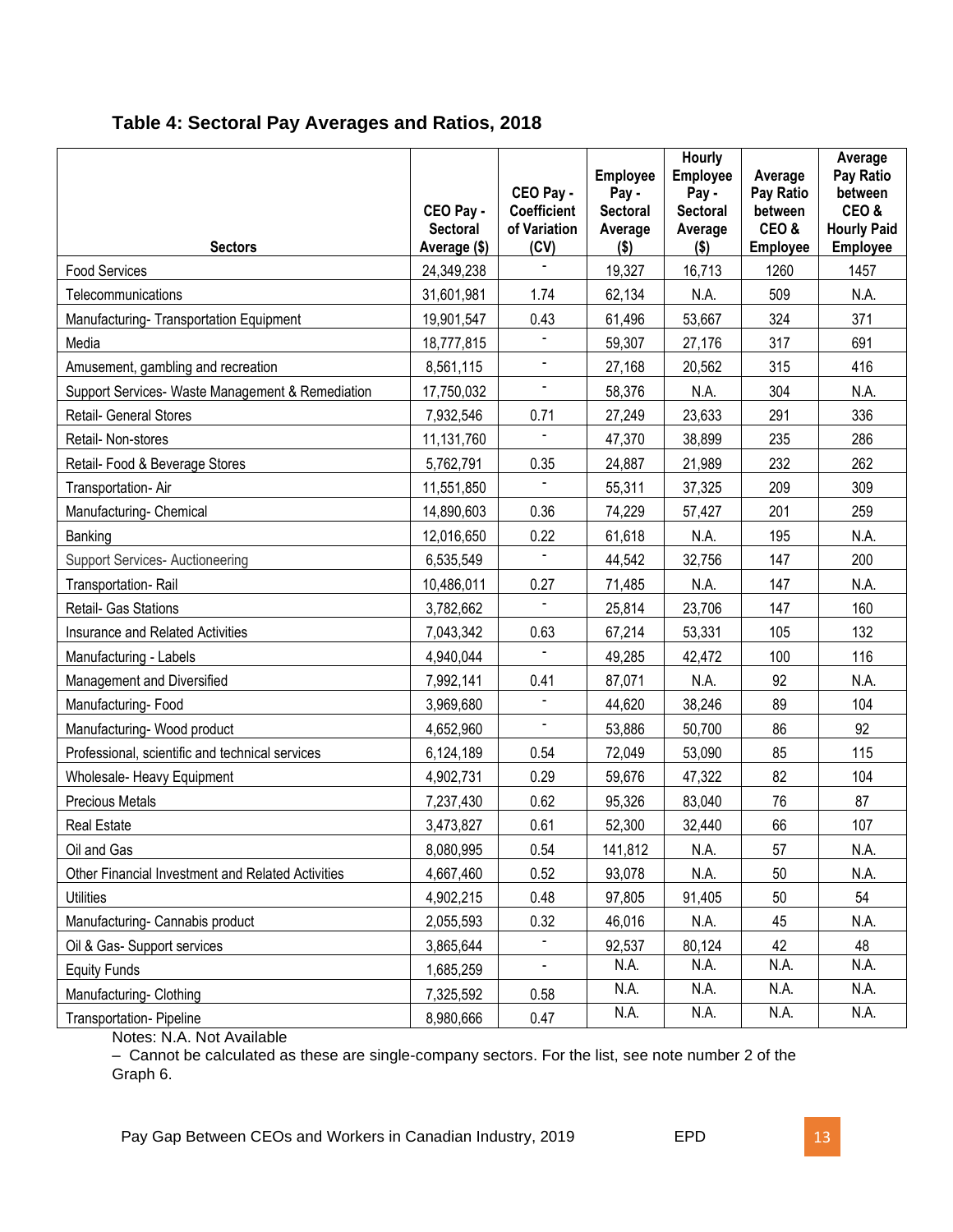#### **Graph 6: Ratio between Annual Average Pays of a CEO (of Top 100 Companies) and other Employees in various Industrial Sectors, 2018**



**Notes**: 1. When there is no red bar, it means data for hourly-paid employees are not available. 2. Twelve sectors had single company each – Amusement gambling and recreation, Food Services, Manufacturing-Labels, Manufacturing- Food, Manufacturing- Wood product, Media, Oil & Gas- Support Services, Retail- Gas Stations, Retail-Non-stores, Support Services- Auctioneering, Support Services- Waste Management & Remediation, and Transportation- Air.

Pay Gap Between CEOs and Workers in Canadian Industry, 2019 **EPD** EPD **14**